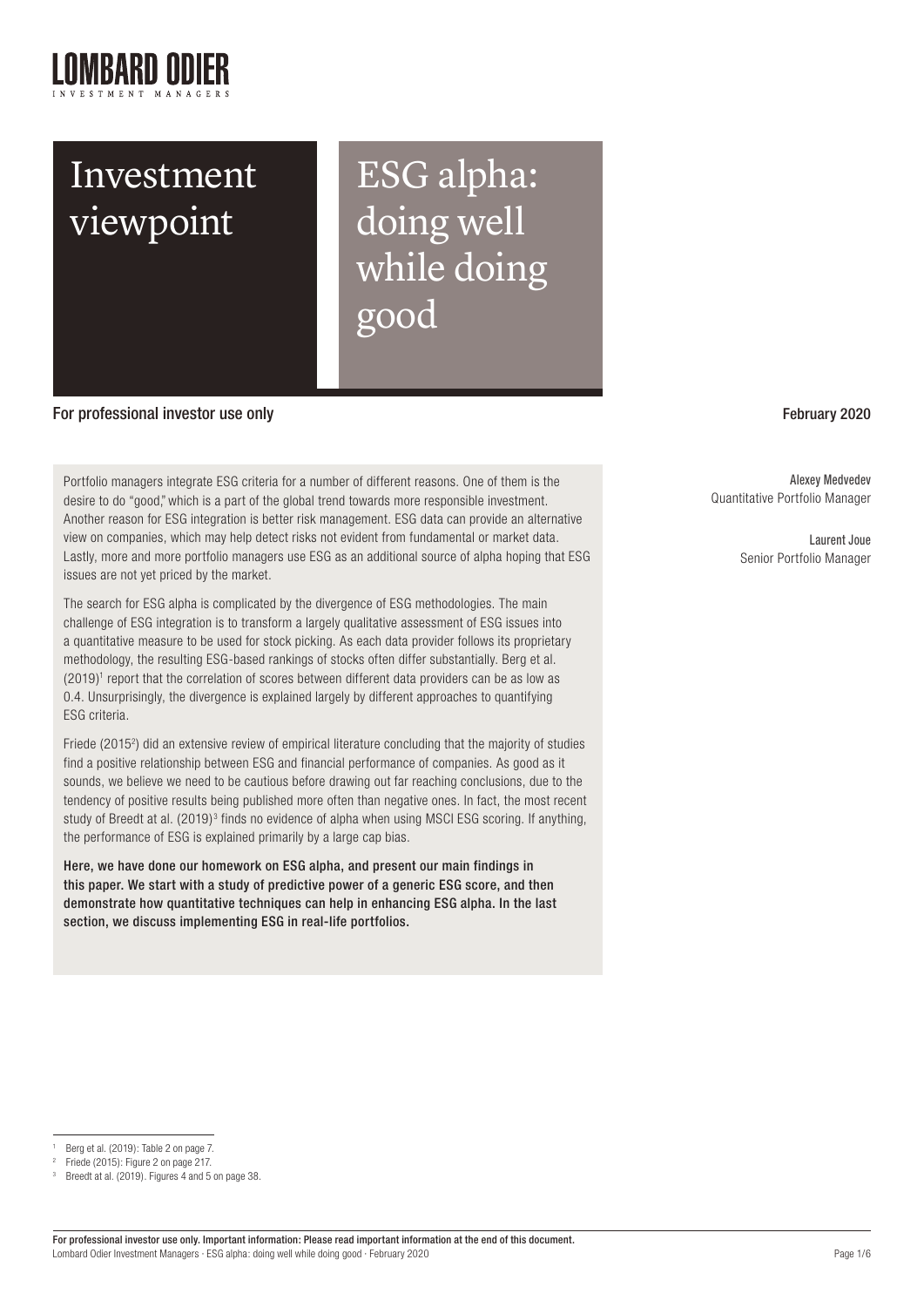# EX. 1 GLOBAL PERFORMANCE OF ESG



# First experiment

Throughout this paper, we will use raw ESG data provided by Sustainalytics,<sup>4</sup> which consists of over 130 key performance indicators (KPIs). Each KPI is represented by a quantitative score ranging from 0 (poor) to 100 (good).

We start with a simple test of predictability of stock returns based on their ESG scores. For this purpose, we built a generic ESG score by simply averaging all the KPIs.<sup>5</sup> At the end of each month, from December 2012 to November 2019, we grouped stocks in the MSCI World index<sup>6</sup> into three buckets according to the ESG score (top, mid and bottom), and computed the average performance within those buckets one month ahead. Exhibit 1 shows the relative performance of top, mid and bottom ESG stocks.

The first results are clearly disappointing. We do not observe any signs of ESG alpha. On the contrary, over the last two years, bottom ESG stocks did better than average while top ESG stocks were lagging.

Even if ESG alpha exists, we do not observe it to be a dominant factor behind stock returns. Therefore, to uncover it, we believe one must control exposures to systematic factors that may interact with ESG-based stock selection. The most obvious candidate is a regional bias.

If we compare three large regions (US, Europe and Japan), we find that average ESG scores in Europe tend to be consistently higher than in USA and Japan. In particular, the share of US stocks in the top ESG bucket is only 25% while its share within the bottom bucket is as much as 50%.7 Knowing that US stocks outperformed over the period of observations, it is not surprising that top ESG stocks underperformed. Clearly, we can see that they performed badly for reasons not related to ESG.<sup>8</sup>

Apart from regional biases, one might want to account for sectoral, industry and even factor biases. Exhibit 2 shows the performance of long-short portfolios<sup>9</sup> built from ESG rankings after accounting for various systematic biases. "Raw ESG" is the portfolio formed from the original (raw) ESG score. On the other side of spectrum, is the "Pure ESG" portfolio that is cleaned from all the systematic risks mentioned above.<sup>10</sup> The table below shows characteristics of these portfolios.

# EX. 2 "CLEANING" ESG PERFORMANCE



|              | ORIGINAL SCORE<br>(RAW ESG) | <b>REGION NEUTRAL</b> | REGION/SECTOR<br>NEUTRAL | <b>REGION/INDUSTRY</b><br>NEUTRAL | REGION/INDUSTRY/<br><b>FACTORS NEUTRAL</b><br>(PURE ESG) |
|--------------|-----------------------------|-----------------------|--------------------------|-----------------------------------|----------------------------------------------------------|
| Sharpe ratio | $-0.11$                     | N 41                  | 0.55                     | 0.65                              | 0.87                                                     |
| ESG score    | 29.0                        | 25.0                  | 23.4                     | 18.                               | 15.0                                                     |

Source: LOIM, Sustainalytics. For illustrative purposes only.

Sustainalytics is an independent global provider of ESG and corporate governance research and ratings to investors.

<sup>5</sup> We ignored KPIs that are not available for a given company.<br>6 The MSCI World Index captures large and mid-cap representation across 23 Developed Markets (DM) countries. With 1,644 constituents, the index covers approxima market capitalization in each country.

Interestingly, the share of US stocks in the bottom ESG group is consistently increasing over time, while the share in the top group is going down.

This statement has taken into account two facts: 1) the top ESG bucket has less US stocks than the bottom ones. 2) US outperformed the rest of the world, and we can conclude that the relative performance of top versus bottom ESG stocks can be explained by the outperformance of US versus other regions. Since the outperformance of US had clearly nothing to do with ESG issues, we can say that top ESG stocks performed badly for reasons not related to ESG.

Portfolio weights are linear functions of the neutralized ESG scores (here neutralized ESG score implies that the ESG score is neutralized to systematic factors i.e. regions, sector, industry and/or factors). Regional and sector neutralization was done in a "hard" way by ranking stocks within those buckets. Industry (GICS4) neutralization was done in a "soft" way by first subtracting industry averages and then ranking by regional-sector buckets. Factor neutralization was performed using a pure factor approach as discussed in our white paper "Our approach to factor investing."

We neutralized ESG score to five factors Value, Quality, Momentum, Low Beta, and Small Size.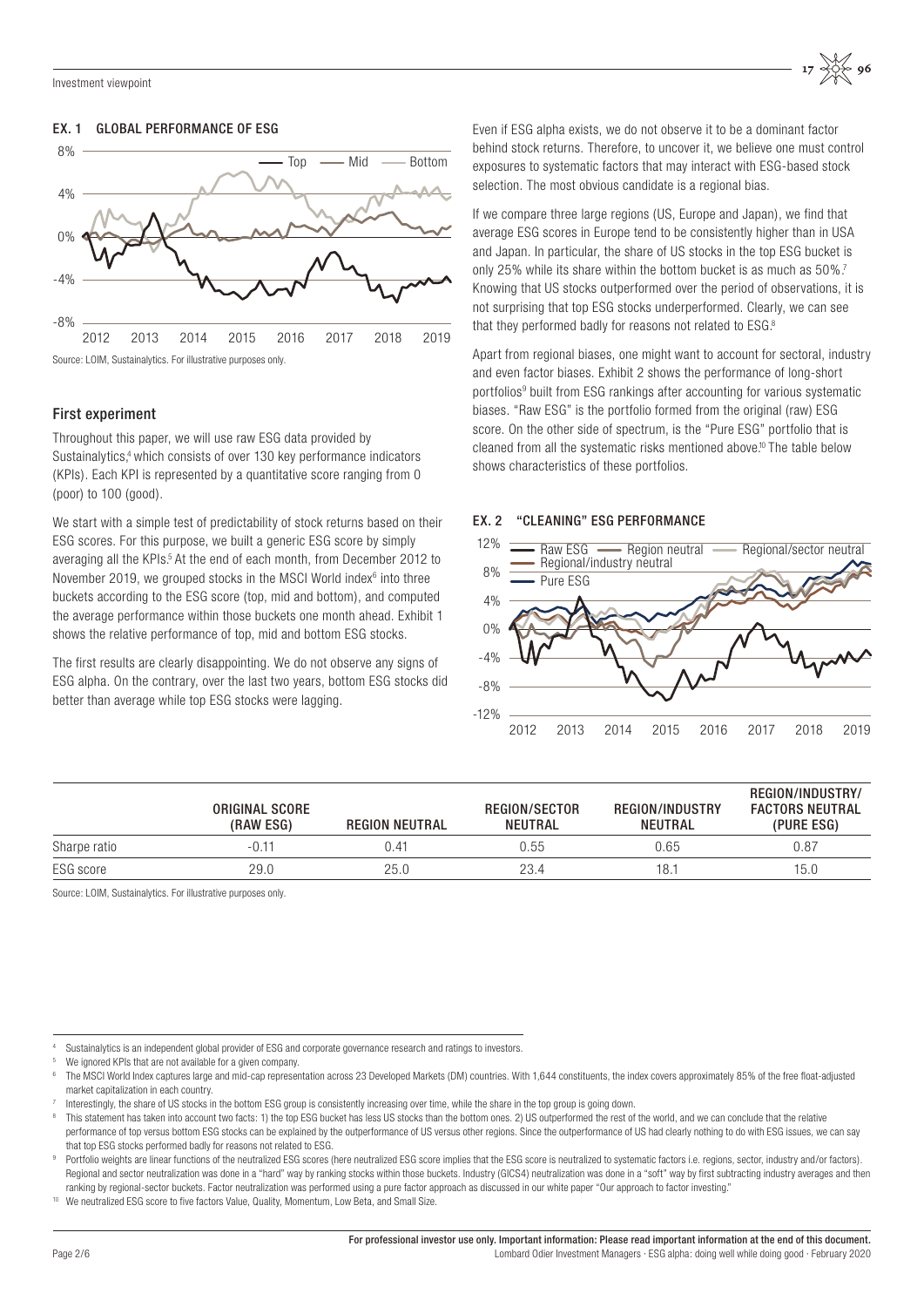Regional biases indeed play an important role in explaining the performance of ESG. Indeed, the region-neutral portfolio ends up with a positive total return over the period of observations. Further neutralizing the ESG score to sectors, industries and, ultimately, factors allows achieving progressively smoother performance without impacting the final result.

Factor biases are important to control as ESG scores interact with some of them, most notably, with the Small Size factor. Indeed, since KPIs are based on self-reporting data, large companies tend to look better as they have more resources to report to data providers than small companies. As a consequence, ESG integration generates a large-cap bias in portfolios.

The performance of the "Pure ESG" portfolio provides a first evidence of positive ESG alpha. The Sharpe ratio of the strategy is 0.87 over the full period and 1.06 since 2015. Of course, investing in a "Pure ESG" portfolio comes at "costs." As shown in Exhibit 2, building a portfolio with a "purified" score ultimately results in a lower overall ESG score,<sup>11</sup> which might not always be desirable. For example, if the only objective of the investor is to enhance an ESG profile of the portfolio than "Raw ESG" might be a better candidate. However, majority of investors, including us, face a dual objective of achieving better performance (doing well) and also improving their ESG score (doing good). From this point of view, "Pure ESG" seems to be the most attractive option.

# Putting machine at work

We found evidence of positive ESG alpha using a generic ESG score, which is a simple average of different KPIs. A natural step forward is to try to be more selective in weighting KPIs. This can be achieved using two approaches. The first one is to make a qualitative assessment of the issues that are material for companies, and use only those when forming the aggregate ESG score. Henriksson et al. (2019) find that using material scores improves the performance of "good" relative to "bad" ESG companies. The second approach  $-$  a pure quantitative one  $-$  is to detect issues that have performance implications based on historical data, and build the quantitative ESG score accordingly. Below, we will focus on this quantitative approach. To distinguish the quantitative ESG score from the generic one discussed in the previous section, we will refer to it as ESG-QUANT score.

Quantitative ESG scoring is a natural application of machine learning (ML) techniques. We expect the "machine" to "learn" a predictive relationship between KPIs and stock returns. Power of ML is in its ability to run through large amounts of data and find relationships not visible through lenses of simple analytical tools. However, with power comes great responsibility. ML could clearly overfit data by finding predictive relationships that worked in the past, but that will not hold once the strategy goes live. To avoid such scenarios, it is a common practice to validate the learning process by checking how well it works "out-of-sample." However, given a short history of ESG data and the evolution of the market attitude towards ESG issues, it is a challenging task.

In choosing ML methodology, we must also keep in mind that our objective is not only to do well but also to do good. This means that ESG-based KPIs must have either positive or no effect on the ESG-QUANT score. In fact, we would not even have the right to call it an "ESG score" otherwise. We have observed that the majority of ML models are literally "black boxes" where such constraints are extremely difficult to implement. This is the main reason why we decided to restrict ourselves to linear models, to ensure the full transparency of the effect of each KPI on the model prediction.

 $17 \frac{11}{200} 96$ 

As we have mentioned above, certain ESG issues may be material for some sectors but not for the others. This is why we decided to build individual models for each sector<sup>12</sup> in each of the three large regions (USA, Europe and Japan). In a nutshell, a sectoral model attempts to predict the probability that a stock outperforms its peers over forthcoming months as a linear function of its KPIs.

# Probability =  $a + b_1 \text{KPI}_1 + \cdots + b_n \text{KPI}_n$  + Residual

To make sure that we are indeed "doing good," model coefficients are constrained to be non-negative  $(b_i \geq 0)$ .

Following our analysis of systematic risks, we decided to "purify" KPIs from industry biases. This measure also reduces the likelihood of overfitting to short-life trends. Indeed, as we estimate the predictive model over a relatively short period of time,<sup>13</sup> divergence in industry performances might be captured by the model if KPIs have industry biases. Understandably, we do not want this to happen. We expect our model to capture the predictive effect of ESG and not industry momentum.

As the model is estimated on a limited dataset, this result might not be very stable or, as we say, "noisy." To reduce this noise, we apply a methodology called "bootstrap aggregation" or "bagging," which is a common tool in machine learning. It works as follows: instead of estimating a single model, we fit a large number of models (several thousands) on alternative datasets that are obtained by re-sampling the initial one. Furthermore, to enhance "randomness," for each estimation we use only a subset of KPIs.15 After all the models are estimated, we aggregate them into a single one, which is also linear. The bagging technique is illustrated in Exhibit 3.

# EX. 3 ILLUSTRATION OF BOOTSTRAP AGGREGATION



Source: LOIM. For illustrative purposes only.

<sup>11</sup> ESG score of a long-short portfolio is equal to ESG score of the long leg minus ESG score of the short leg. Therefore a positive score means that the portfolio has a positive ESG profile.

<sup>&</sup>lt;sup>12</sup> Sectors are defined by GICS classification.<br><sup>13</sup> We use a rolling window of 3 years to capture the most recent trends in ESG.

<sup>&</sup>lt;sup>14</sup> The most scientific way is to use a logit regression. We do not see a need to do this as linear probability model is different from logit regressions only if probabilities are close to zero or unity. We do not expect our prediction model to be that powerful.

<sup>&</sup>lt;sup>15</sup> To be precise, we randomly select one third of KPIs for each model estimation, which is a typical default choice, for example, in Random forest classification.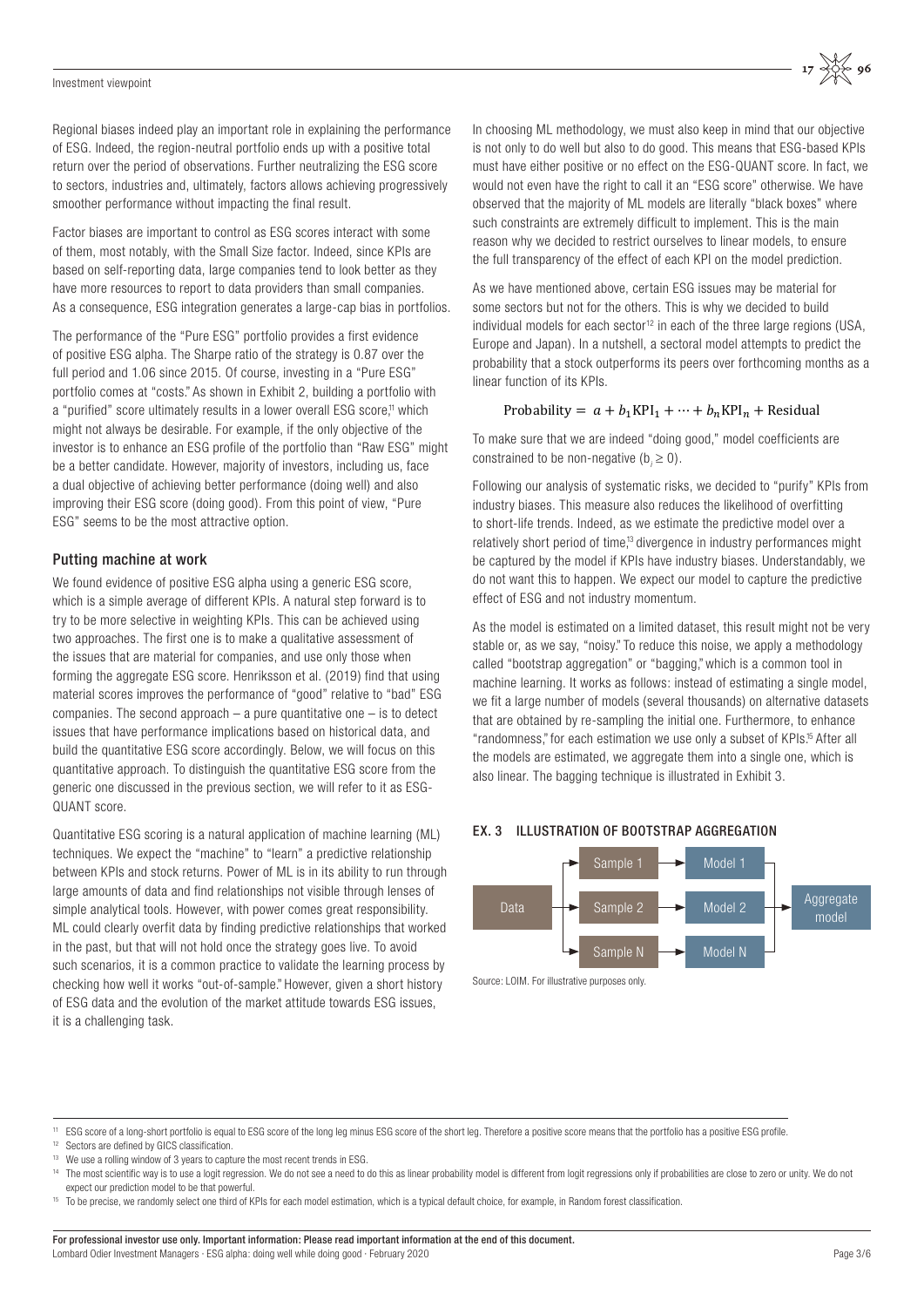Once the prediction model is estimated, the ESG-QUANT score is computed as follows: current levels of KPIs are substituted into the model<sup>16</sup> and then stocks are ranked within each sector according to the estimated probability of outperformance.

Exhibit 4 shows the performance of a long-short portfolio built from the ESG-QUANT score "purified" from exposures to five factors. The performance of this portfolio is compared to the performance of a "generic" one which was built from an equal-weight version of the ESG score. In this example, the quant portfolio produced greater absolute and risk adjusted performance, while achieving a positive ESG profile.





|              | <b>GENERIC ESG</b> | ESG-QUANT |
|--------------|--------------------|-----------|
| Sharpe ratio | 0.80               | 1.23      |
| ESG score    | 14.1               | 10.1      |

Source: LOIM. For illustrative purposes only. This material contains hypothetical (simulated) backtested performance results and other related information ("Hypothetical Results"). The period shown for the Hypothetical Results is based on available information and LOIM believes the period to be representative and statistically valid. Changes in the assumptions would have a material impact on the Hypothetical Results and other statistical information based on the Hypothetical Results. Past performance is not indicative of future results.

# EX. 5 REPLICATING ESG-QUANT FACTOR IN LONG-ONLY PORTFOLIOS

# ESG factor in long-only portfolios

Thus far we studied ESG investing in long-short portfolios. Now it is time to see if we can replicate the same behavior in long-only portfolios. It is convenient to interpret the long-only portfolio as a long-short portfolio with an additional constraint. This constraint being that stock weights in the short leg do not exceed their weights in some benchmark. Building a portfolio with material ESG tilt will make this constraint binding for a larger number of stocks, which can have adverse implications on the performance.

In a long-short portfolio implementing a given factor (be it ESG-QUANT factor or any other), factor exposures are generated both on the long side (as we overweight "good" stocks) and on the short side (as we underweight "bad" ones). With the short side being constrained, long-only portfolios do not have the same capacity to generate exposures to the factor. Furthermore, if the factor premia originates mainly from shorting stocks, then long-only portfolios will not yield as much alpha as we may expect.

Exhibit 5 shows the limitations of long-only constraints when implementing the ESG-QUANT factor. We built several portfolios where we targeted exposures to the ESG-QUANT factor equal to a fraction of its exposure in the optimal long-short portfolio.<sup>17</sup> The left graph shows how the portfolio ex-post tracking error depends on its factor exposure. This relationship forms a straight line when long-only constraints are not binding, which is the case of long-short portfolios. Indeed, a higher factor exposure is translated into a proportionate increase in the tracking error. The relationship for long-only portfolios follows the same path up to an exposure of around 40%, and then starts quickly deviating. The gap between the two curves reflects the magnitude of the contribution of the idiosyncratic risk.

This observation is somewhat disappointing, as it suggests that it is difficult to implement ESG on a standalone basis. Indeed, the exposure of 40% corresponds to about 0.6% tracking error, which is low by any means. Of course, it does mean that we should leave the alpha on the table. ESG-QUANT factor can be still implemented as a part of multi-factor strategy. It is important to keep in mind that within a multi-factor portfolio, single factors are less impacted by long-only constraints as those constraints are applied on the whole portfolio and not on a single factor level.



Source: LOIM. For illustrative purposes only. This material contains hypothetical (simulated) backtested performance results and other related information ("Hypothetical Results"). The period shown for the Hypothetical Results is based on available information and LOIM believes the period to be representative and statistically valid. Changes in the assumptions would have a material impact on the Hypothetical Results and other statistical information based on the Hypothetical Results. Past performance is not indicative of future results.

We ignore the factor part as our objective is to make predictions only on the basis of ESG data.

<sup>17</sup> Each long-only portfolio achieves the target factor exposure with the minimum dispersion of active weights under long-only constraints. In the absence of long-only constraints, portfolio weights are a linear transformation of exposures to the ESG factor.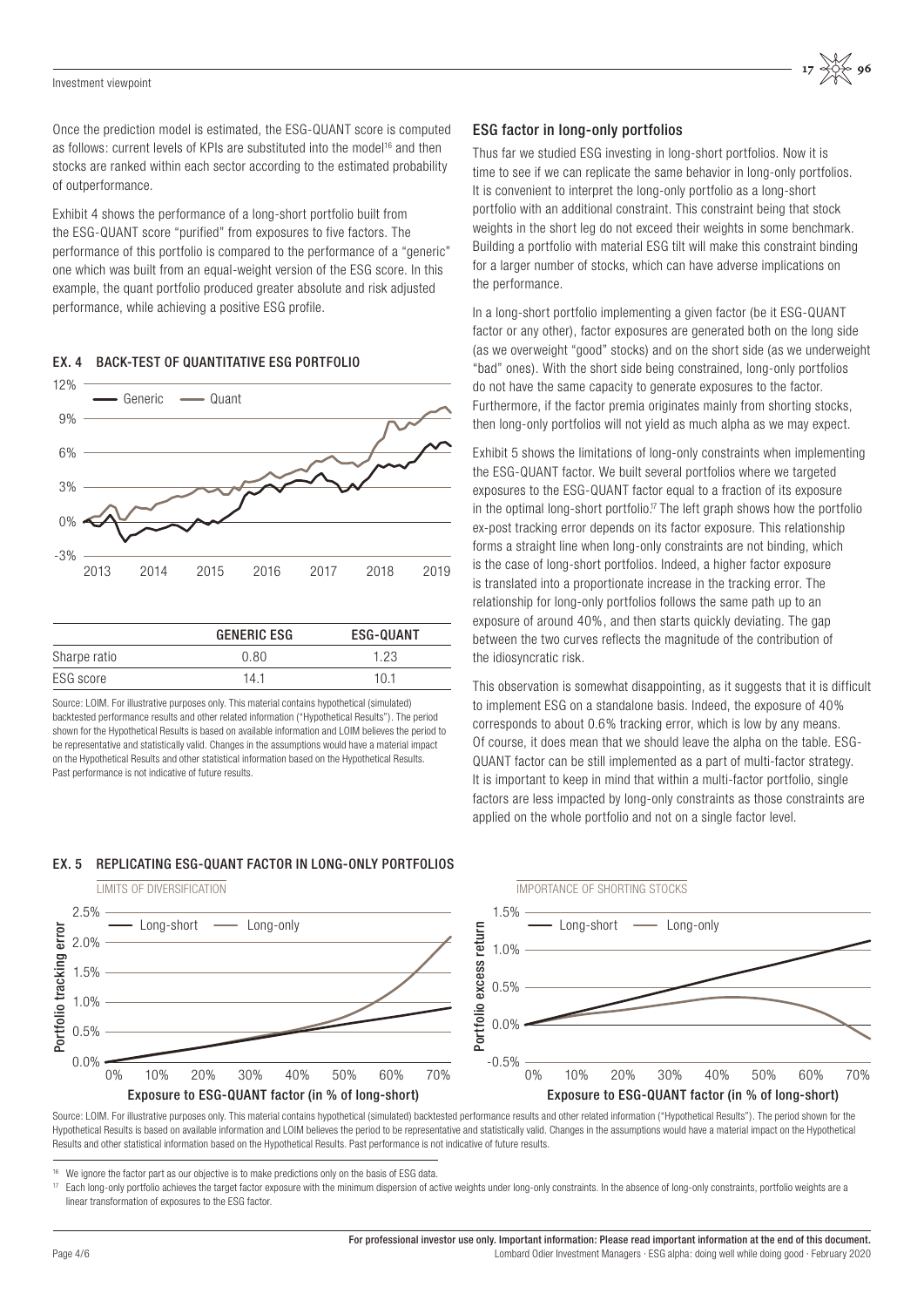

The second graph in Exhibit 5 shows the impact of an ESG-QUANT factor tilt on the excess return. In the unconstrained (long-short) case, the relationship is again depicted by a straight line. Excess returns of long-only portfolios start falling behind very quickly even at exposures below 40%. This loss of alpha is explained by the inability of long-only portfolios to take full advantage of shorting stocks, which seems to be an important source of ESG alpha.

To conclude our analysis, Exhibit 6 reports back-test results of long-only portfolios implementing the ESG-QUANT factor and the generic (equalweighted) one. Each portfolio targets 40% of the long-short exposure at each rebalancing date. The portfolio turnover was optimized<sup>18</sup> by taking into account transaction costs of 0.05%. We note that both strategies benefit from a material turnover, which evidences the importance of ESG momentum.

# EX. 6 BACK-TEST OF LONG-ONLY ESG PORTFOLIOS

|                   | ESG-QUANT | <b>GENERIC ESG</b> |
|-------------------|-----------|--------------------|
| Excess return     | 0.34%     | 0.24%              |
| Tracking error    | $0.57\%$  | 0.65%              |
| Information ratio | 0.43      | 0.27               |
| Turnover          | 210%      | 145%               |

Source: LOIM. For illustrative purposes only. Performance of monthly rebalanced portfolios net of transaction costs from January 2013 to November 2019. This material contains hypothetical (simulated) backtested performance results and other related information ("Hypothetical Results"). The period shown for the Hypothetical Results is based on available information and LOIM believes the period to be representative and statistically valid. Changes in the assumptions would have a material impact on the Hypothetical Results and other statistical information based on the Hypothetical Results. Past performance is not indicative of future results.

# Conclusion

The main take-away of the paper is that ESG alpha exists, however, it is not easy to take advantage of in real-life portfolios.

ESG investing in a standalone long-only portfolio does not seem to be attractive, at least not yet. We have observed that acceptable results can be achieved only for low tracking error portfolios, which puts it in tough competition with index ETFs. Nevertheless, in our view, ESG-QUANT factor can still be implemented in multi-factor portfolios serving as an additional source of alpha and improving the ESG profile of portfolio

We noted that an important part of ESG premia comes from shorting stocks. This implies that ESG premia is better harvested in long-short portfolios, where it can be implemented on a standalone basis. We are currently working on a long-short strategy that is based on the application of machine learning techniques to both ESG and fundamental data.

# References

Berg F., J.F. Koelbel, and R. Rigobon, 2019, Aggregate Confusion: The Divergence of ESG ratings, MIT Sloan School Working Paper, 5822-19

Breedt A., S. Cilliberti, S. Gualdi and P. Seager, 2019, Is ESG and Equity Factor or Just an Investment Guide, The Journal of Investing, Special issue, No 28(2), pp. 32-42.

Friede G., T. Busch and A. Bassen, 2015, ESG and Financial Performance: Aggregated Evidence From More Than 2000 Empirical Studies, Journal of Sustainable Finance and Investment 5:4, pp. 210-233.

Henriksson R., J. Livnat, P. Pfeifer, and M. Stumpp, 2019, Integrating ESG in Portfolio Construction, the Journal of Portfolio Management, Vol. 45(4), pp. 67-81

LOIM, 2020, Our Approach to Factor Investing, White paper.

<sup>18</sup> We modified the objective of portfolio optimization (dispersion of active weights) to include a penalty on turnover. The penalty parameter was then calibrated on ex-post basis.